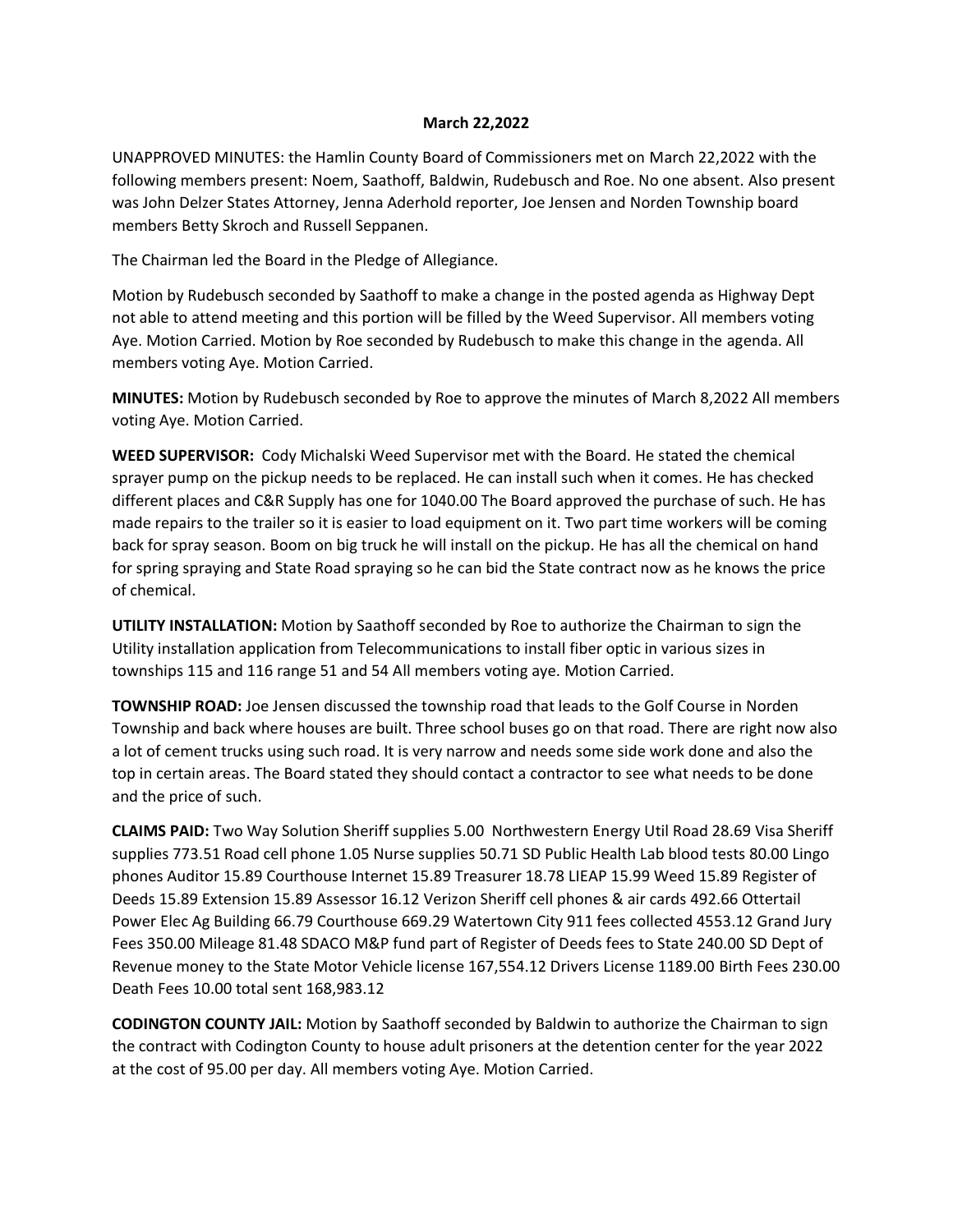**ORDINANCE#2022-02:** Second Reading of Ordinance #2022-2 was read by the Chairman. No comment was received. Motion by Saathoff seconded by Roe to adopt ORDINANCE #2022-02 and all members voting Aye. ORDINANCE #2022-02 an Ordinance amending #2011-2 ,An Ordinance amending Ordinance #2005-01, An Ordinance Establishing comprehensive zoning regulations for Hamlin County SD and providing for the Administration, Enforcement and Amendment thereof, Pursuant to SDCL 11-2 ,1967 and Amendments thereof, and for the Repeal of All Resolutions and/or Ordinances in Conflict herewith. BE IT ORDAINED by the Board of County Commissioners of Hamlin County SD that Chapter 3.05 "CI" Commercial/Industrial District, which was adopted by Ordinance #2011-2 ,an Ordinance Amending Ordinance #2005-1 as amended of the Zoning Ordinance of Hamlin County be amended to following stricken language and add the language in bold font: Section 3.05.02 Permitted Use( 7) RESIDENTIAL DWELLINGS EXISTING PRIOR TO Jan. 1,2022 chapter 5.07 erection of more than one principal structure on a lot except for lots with a zoning designation of CI Commercial Industrial as of January 1,2022 only one (1) structure housing a permitted or permissible principal use may be erected on single lot, provided that yard and other requirements are met

Passed and adopted this 22 day of March 2022

Doug Noem Chairman

Attest: Dixie Opdahl Auditor First

Reading March 8, 2022 Second Reading and Adoption March 22, 2022 Published March 30, 2022 and Effective April 19, 2022

**SURPLUS LOT:** Motion by Roe seconded by Rudebusch to declare Lots Five and Six in Block Twenty-Two of Milwaukee Land Company's Fourth Addition in Bryant City as surplus and no longer needed and to deed such to Bryant City. All members voting Aye. Motion Carried.

**COUNTY WIDE CENTRAL SERVER:** A Proposal from Connecting Point for a county wide central server for 17,740.60 to be installed in the courthouse was presented to the Board. Motion by Saathoff seconded by Baldwin to approve this proposal. All members voting Aye. Motion Carried.

**EXECUTIVE SESSION:** Motion by Rudebusch seconded by Saathoff to go into executive session at 10:40 for personnel reasons of SDCL 1-25-2 (1) All members voting Aye. Motion Carried. The Chairman declared them out at 10:50

**INTERVIEWS:** Interviews were held for a job position.

**EXECUTIVE SESSION:** Motion by Roe seconded by Rudebusch to go into executive session at 12:00 for personnel reasons of SDCL 1-25-2 (1) All members voting Aye. Motion Carried. The Chairman declared them out at 12:20